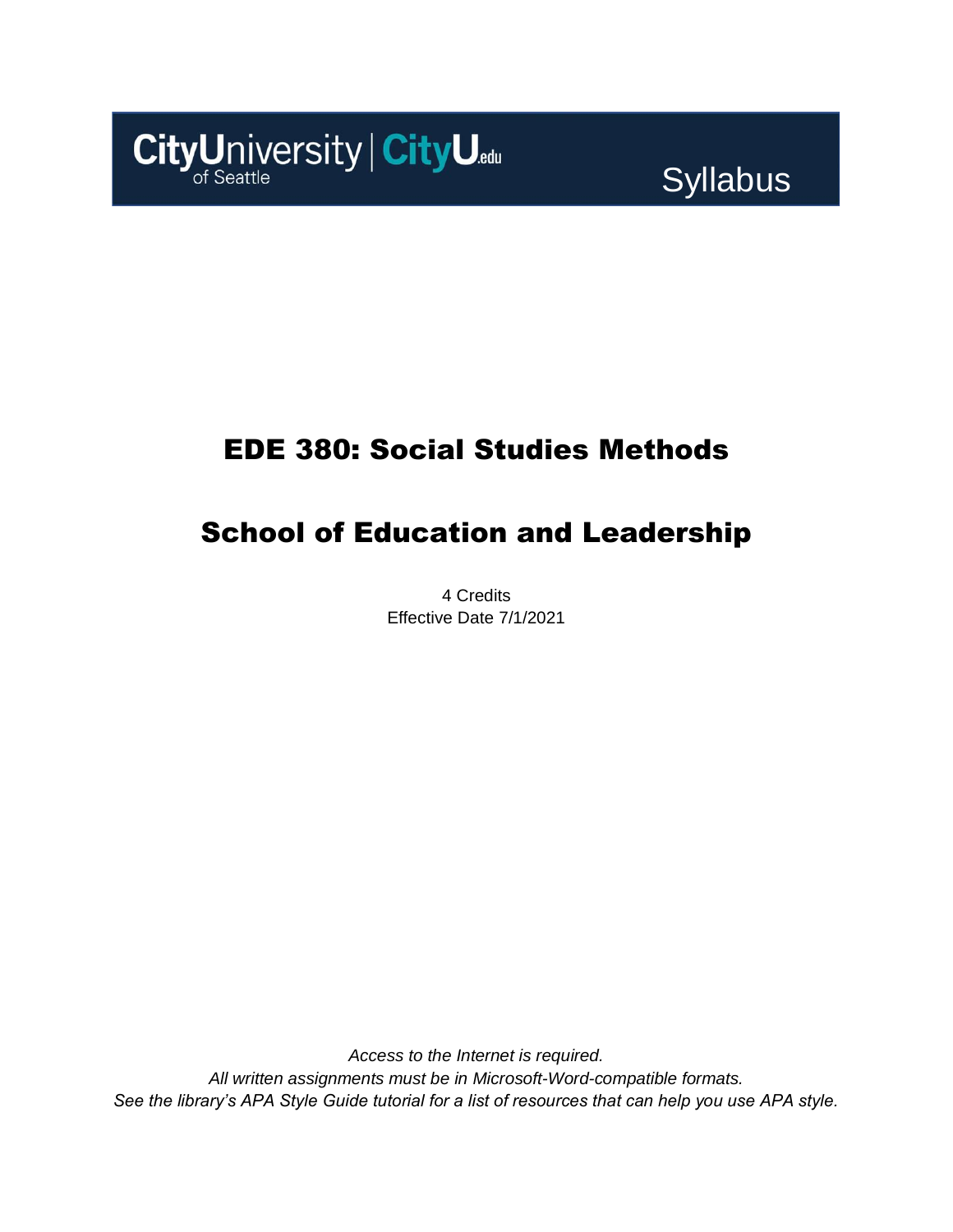# Faculty Information

Professional experience information for instructors is found under *Faculty Information* in the online course menu.

### Contact Information

Contact information for instructors is found under *Faculty Information* in the online course menu.

### Course Description

In this course, candidates investigate various teaching strategies to motivate children, explore what it means to critically evaluate sources, interpret events, and promote civic behavior and discourse. This course introduces candidates to methods of social studies instruction with an emphasis on understanding diverse perspectives and interpretations of events in history and helps candidates further develop the skills to integrate multiple content areas.

### Course Resources

Required and recommended resources to complete coursework and assignments are found on the course [Reading List.](https://cityu.alma.exlibrisgroup.com/leganto/login?auth=SAML) The reading list can be found under *Course Information* in Blackboard as well as from the library homepage ("Find Your Textbook" button).

**Note**: Required resources that must be purchased by the student are tagged "Purchase from a vendor of your choosing." Required resources with a direct link, "Available through CityU Library", are available electronically at no cost to students.

Students in Canada may purchase course resources from the [Canada Bookstore,](https://www.cityubookstore.ca/index.asp) and students outside the U.S. and Canada should contact their advisor or textbook coordinator for additional information.

### Course Outcomes

This course will prepare students to:

- Identify and develop instructional best practices in Social Studies
- Identify the four major areas of Social Studies
- Implement state standards and Since Time Immemorial curriculum into a Social Studies learning segment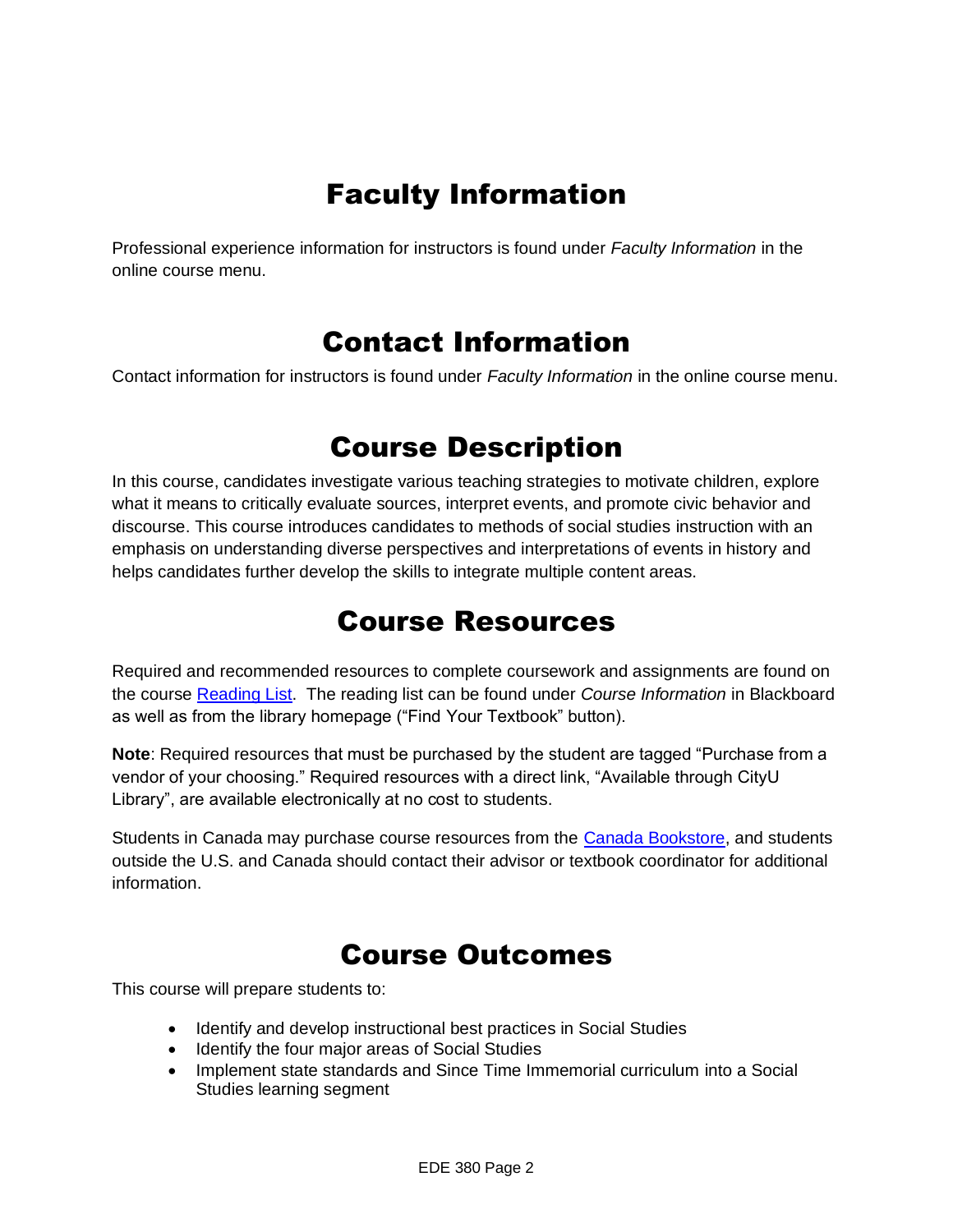# Shared Agreements

Our primary commitment is to **build relationships** both with each other and within ourselves. We share a *collective goal* of becoming critically conscious educators who are prepared to serve all students in our classrooms. A positive learning experience relies on creating an atmosphere where space is held for *multiple truths* to coexist, and where we begin to *notice and name power dynamics* in our own group and also in the education system, its processes, and its policies. We acknowledge that differences among our identities, social backgrounds and experiences will influence our perspectives and those of others*.* We agree to *share our truths bravely*, to *acknowledge the humanity* of each other and ourselves, and to *look for learning* in ourselves and others.

*\*\*We agree to keep confidential all issues of a personal or professional nature that are discussed in class.\*\**

*\*\*adapted from Color Brave Spaces by Equity Matters (2021)[. www.equitymattersnw.com](http://www.equitymattersnw.com/)*

## Additional Information

Course Content:

- 1. Civics
- 2. Economics
- 3. Geography
- 4. History (emphasizing Pacific Northwest history and Since Time Immemorial curriculum).

## Grading Scale

The grades earned for the course will be calculated using City University of Seattle's decimal grading system, found in the current University Catalog [\(https://www.cityu.edu/catalog/\)](https://www.cityu.edu/catalog/).

Grading rubrics with details on how each assignment will be graded are located under *Assignments* and/or in *My Grades* in the online course menu. Students should review the rubric for each assignment prior to completing their work in order to understand how it will be assessed.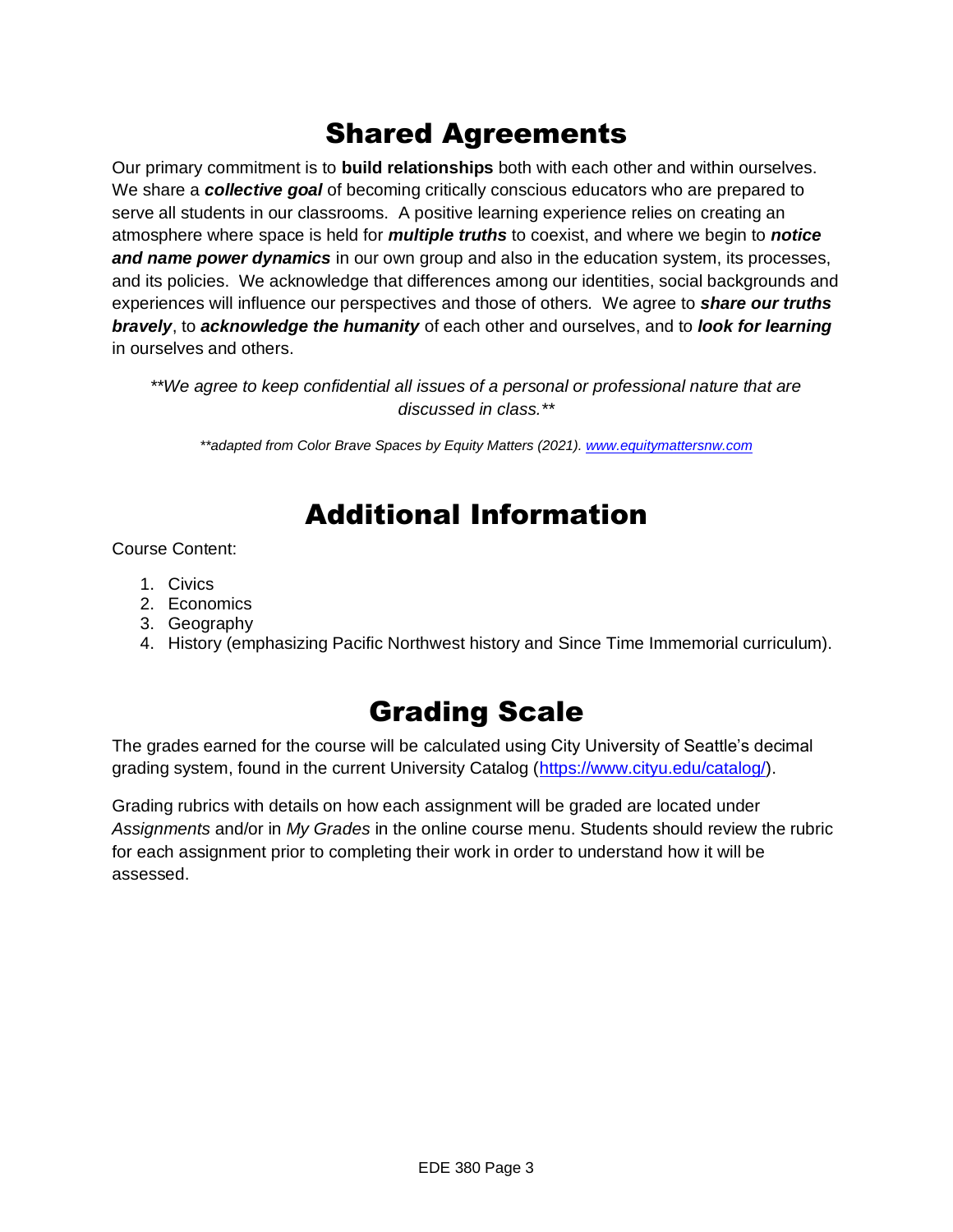# Course Assignments and Grading

#### Social Studies Learning Segment (40% of Final Grade)

Candidates develop a learning segment on one or more Social Studies areas aligned to Washington state Social Studies standards that incorporate the Since Time Immemorial curriculum. Candidate will include instructional practices and activities that promote engagement and critical thinking aligned to formative and summative assessments.

### Facilitating Effective Social Studies Discourse (40% of Final Grade)

Candidates will create a plan to effectively facilitate student discourse pertaining to a topic, issue, conflict, or event (subject to instructor approval), that aligns with the Washington state social studies standards for a specific grade level of choice. The candidate will first unpack the topic in order to better understand multiple perspectives (common interpretations in texts, personal, common). Then, the candidate will select methods and instructional strategies to address six student needs in effective social studies discourse: 1) eliciting students' ideas, 2) recognizing biases and perspectives, 3) understanding differing perspectives, 4) setting boundaries and redirecting, 5) engaging students as collaborative sense makers, and 6) promoting active listening. The candidate will apply those instructional strategies by giving specific implementation details for that strategy/method in the context of the selected topic, issue, conflict, or event. Candidate will reflect on the theoretical and personal benefits and challenges of implementing the selected strategies.

### Participation, Engagement, and Essential Dispositions (20% of Final Grade)

Candidates should participate and engage in all classwork, including required assignments, class discussions, activities, and instructor-determined assignments. Candidates should work to meet essential dispositions criteria not only in the field, but also in their coursework, whether online or in person

### Course Policies

Participation will be graded based on engagement in class discussions and activities (both online and mixed modes). Online-only courses will be determined via active engagement in weekly discussion boards or other interactive opportunities provided by the instructor. Mixed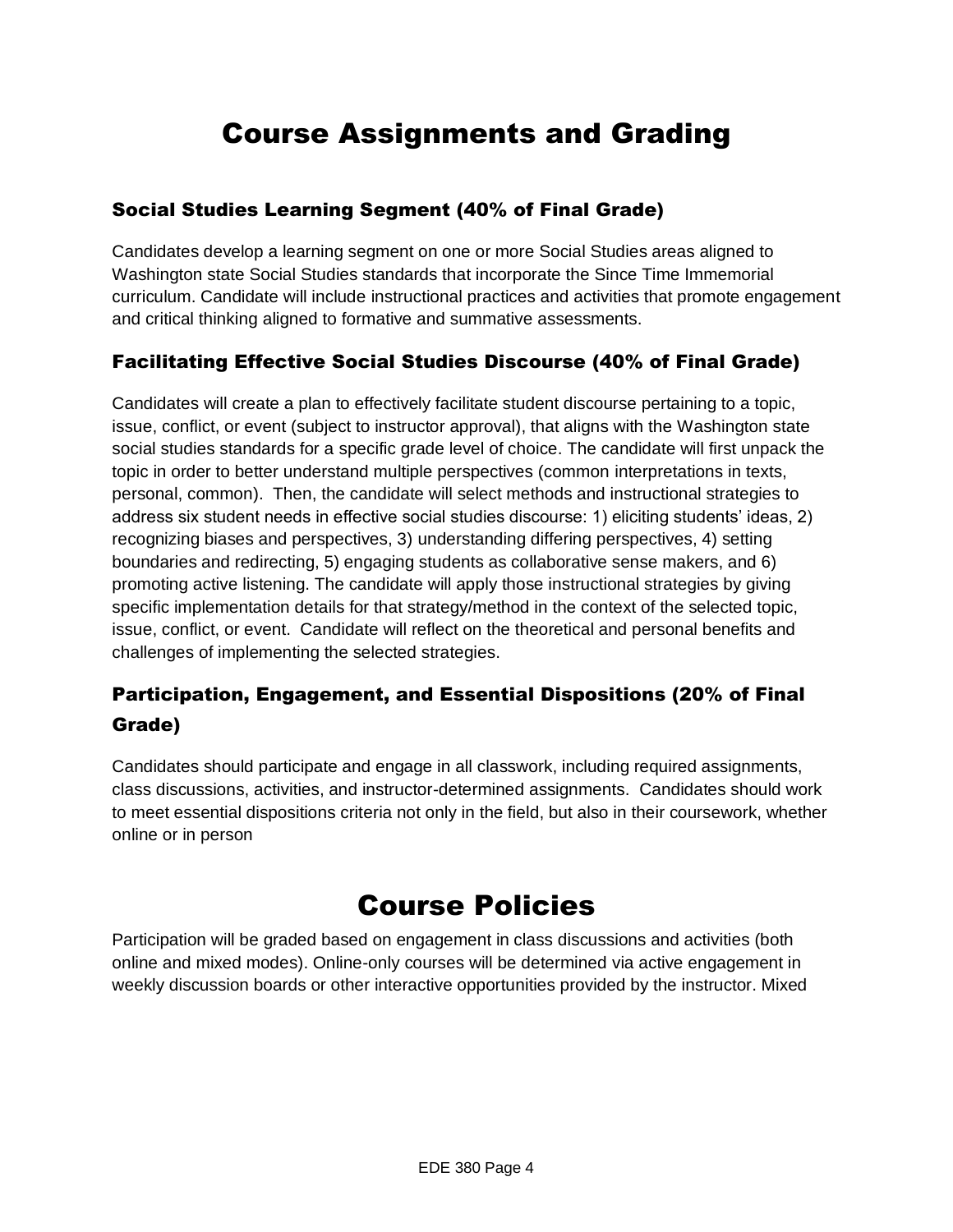mode courses will be determined based on presence in class and engagement with content and peers both within and outside of face-to-face class sessions.

# University Policies

You are responsible for understanding and adhering to all of City University of Seattle's academic policies. The most current versions of these policies can be found in the University Catalog that is linked from the CityU Web site.

### Antidiscrimination

City University of Seattle and its staff and faculty are committed to supporting our students. We value equity, diversity, and inclusion as a way of life as well as the educational opportunities it provides. City U will not tolerate any form of discrimination based on race, color, ethnicity, sexual orientation, gender identification, socioeconomic status, or religious values. If you have experienced any discrimination based on any of the above, we encourage you to report this to the University. Please report this to your instructor. If you do not feel safe reporting this to your instructor, please report to the Provost or to the Vice President of Student Affairs.

### Non-Discrimination & Prohibition of Sexual Misconduct

City University of Seattle adheres to all federal, state, and local civil rights laws prohibiting discrimination in employment and education. The University is committed to ensuring that the education environment is bounded by standards of mutual respect and safety and is free from discriminatory practices.

In the U.S., the University is required by Title IX of the Education Amendments of 1972 to ensure that all of its education programs and activities do not discriminate on the basis of sex/gender. Sex includes sex, sex stereotypes, gender identity, gender expression, sexual orientation, and pregnancy or parenting status. Sexual harassment, sexual assault, dating and domestic violence, and stalking are forms of sex discrimination, which are prohibited under Title IX and by City University of Seattle policy. City University of Seattle also prohibits retaliation against any person opposing discrimination or participating in any discrimination investigation or complaint process internal or external to the institution. Questions regarding Title IX, including its application and/or concerns about noncompliance, should be directed to the Title IX Coordinator. For a complete copy of the policy or for more information, visit [https://my.cityu.edu/titleix](https://nam11.safelinks.protection.outlook.com/?url=https%3A%2F%2Fmy.cityu.edu%2Ftitleix&data=04%7C01%7Claker%40cityu.edu%7Cbc558c70c10340dbaa2408d9172365a0%7Cb3fa96d9f5154662add763d854e39e63%7C1%7C0%7C637566263054321964%7CUnknown%7CTWFpbGZsb3d8eyJWIjoiMC4wLjAwMDAiLCJQIjoiV2luMzIiLCJBTiI6Ik1haWwiLCJXVCI6Mn0%3D%7C1000&sdata=GX0hgfxN2OMKFTKjD04gqvwwyU44mfnCmEdCtsEzab0%3D&reserved=0) or contact the Title IX Coordinator.

In Canada, in compliance with the British Columbia Human Rights Code, the Alberta Human Rights Act, WorksafeBC, and the Workers' Compensation Board of Alberta, the University believes that its environment should at all times be supportive and respectful of the dignity and self-esteem of individuals. Discrimination, harassment and bullying conduct, whether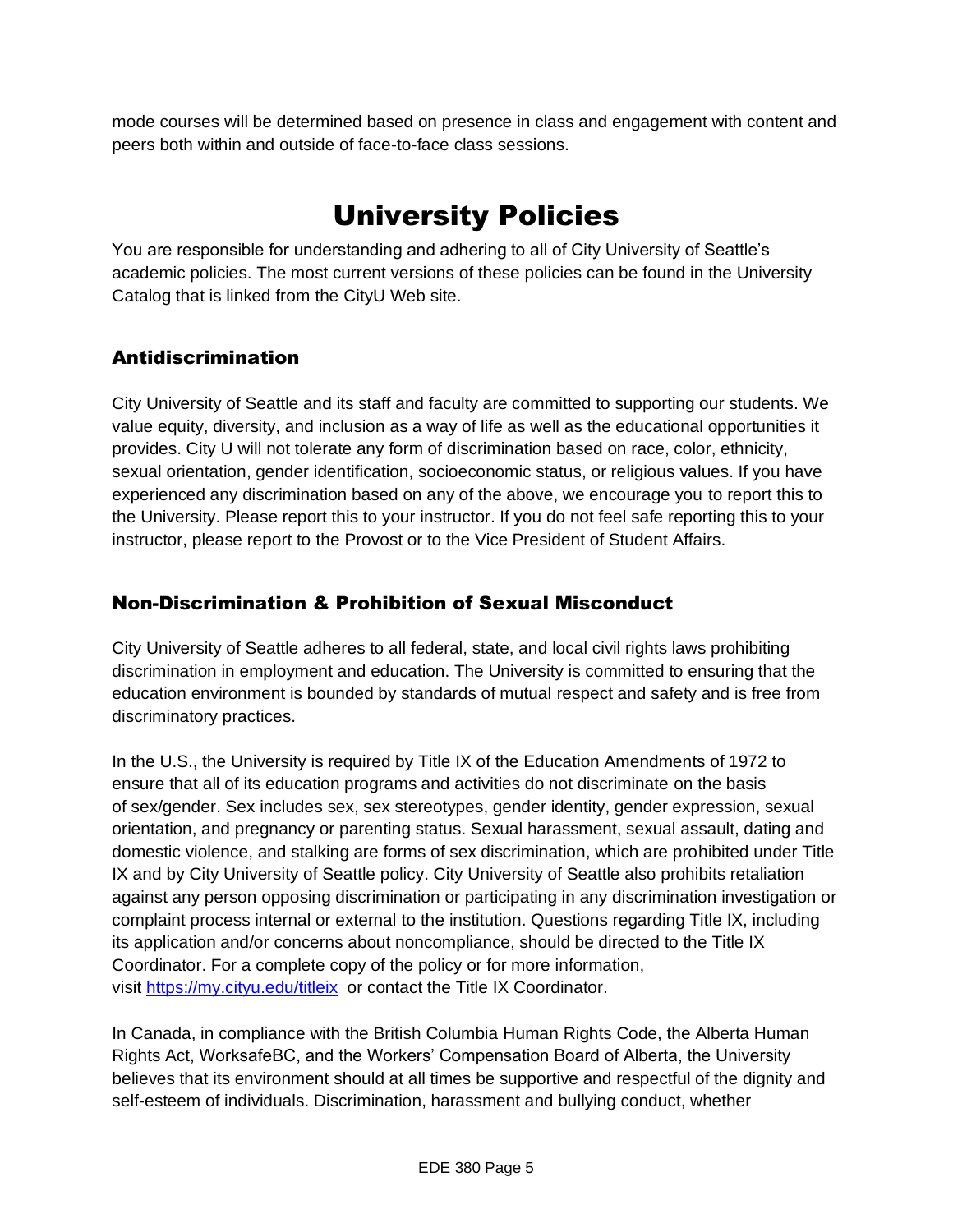through person-to-person behaviour or via electronic communications such as email or social media is not acceptable and will not be tolerated. As an educational institution, it is our responsibility to cultivate an environment of excellence, equity, mutual respect and to recognize the value and potential of every individual. The University will take all necessary steps to meet or exceed the requirements of the law to prevent discrimination, harassment and bullying. The Respectful Workplace Policy for the prevention of discrimination, harassment and bullying policy and procedure can be found at [https://www.cityu.edu/discover-cityu/about-cityu/](https://nam11.safelinks.protection.outlook.com/?url=https%3A%2F%2Fwww.cityu.edu%2Fdiscover-cityu%2Fabout-cityu%2F&data=04%7C01%7Claker%40cityu.edu%7Cbc558c70c10340dbaa2408d9172365a0%7Cb3fa96d9f5154662add763d854e39e63%7C1%7C0%7C637566263054331957%7CUnknown%7CTWFpbGZsb3d8eyJWIjoiMC4wLjAwMDAiLCJQIjoiV2luMzIiLCJBTiI6Ik1haWwiLCJXVCI6Mn0%3D%7C1000&sdata=7Q6QoqwuNLfeOJPewViWSeIwRIBy%2BoqDOiP8xSHYm78%3D&reserved=0) under the Policies section or at [https://www.cityuniversity.ca/about/](https://nam11.safelinks.protection.outlook.com/?url=https%3A%2F%2Fwww.cityuniversity.ca%2Fabout%2F&data=04%7C01%7Claker%40cityu.edu%7Cbc558c70c10340dbaa2408d9172365a0%7Cb3fa96d9f5154662add763d854e39e63%7C1%7C0%7C637566263054331957%7CUnknown%7CTWFpbGZsb3d8eyJWIjoiMC4wLjAwMDAiLCJQIjoiV2luMzIiLCJBTiI6Ik1haWwiLCJXVCI6Mn0%3D%7C1000&sdata=TX6bXEiU0CC6hC1mrTnKpuJywbR06qAj7RMu8QC4RUA%3D&reserved=0) .

#### Religious Accommodations

City University of Seattle has a policy for accommodation of student absences or significant hardship due to reasons of faith or conscience, or for organized religious activities. The University's policy, including more information about how to request an accommodation, is available in the University Catalog and on the my.cityu.edu student portal. Accommodations must be requested by the 20% mark of this course (e.g. day 14 of a ten-week course, day 7 of a 5-week course) using the Religious Accommodations Request Form found on the student dashboard in the my.cityu.edu student portal.

### Academic Integrity

Academic integrity in students requires the pursuit of scholarly activity that is free from fraud, deception and unauthorized collaboration with other individuals. Students are responsible for understanding CityU's policy on academic integrity and adhering to its standards in meeting all course requirements. A complete copy of this policy can be found in the [University Catalog](https://nam11.safelinks.protection.outlook.com/?url=http%3A%2F%2Fwww.cityu.edu%2Fcatalog%2F&data=04%7C01%7Claker%40cityu.edu%7Cbc558c70c10340dbaa2408d9172365a0%7Cb3fa96d9f5154662add763d854e39e63%7C1%7C0%7C637566263054341952%7CUnknown%7CTWFpbGZsb3d8eyJWIjoiMC4wLjAwMDAiLCJQIjoiV2luMzIiLCJBTiI6Ik1haWwiLCJXVCI6Mn0%3D%7C1000&sdata=aL6fsSyLtVzJgdrlE9PtZXb%2F3H6wCdrvPcw4zOoEYTI%3D&reserved=0) in the section titled *Academic Integrity Policy* under *Student Rights & Responsibilities*.

### **Attendance**

Students taking courses in any format at the University are expected to be diligent in their studies and to attend class regularly. Regular class attendance is important in achieving learning outcomes in the course and may be a valid consideration in determining the final grade. For classes where a physical presence is required, a student has attended if they are present at any time during the class session. For online classes, a student has attended if they have posted or submitted an assignment. A complete copy of this policy can be found in the [University Catalog](https://nam11.safelinks.protection.outlook.com/?url=http%3A%2F%2Fwww.cityu.edu%2Fcatalog%2F&data=04%7C01%7Claker%40cityu.edu%7Cbc558c70c10340dbaa2408d9172365a0%7Cb3fa96d9f5154662add763d854e39e63%7C1%7C0%7C637566263054341952%7CUnknown%7CTWFpbGZsb3d8eyJWIjoiMC4wLjAwMDAiLCJQIjoiV2luMzIiLCJBTiI6Ik1haWwiLCJXVCI6Mn0%3D%7C1000&sdata=aL6fsSyLtVzJgdrlE9PtZXb%2F3H6wCdrvPcw4zOoEYTI%3D&reserved=0) in the section titled *Attendance* under *Student Rights & Responsibilities*.

### Final Assignments Due Date